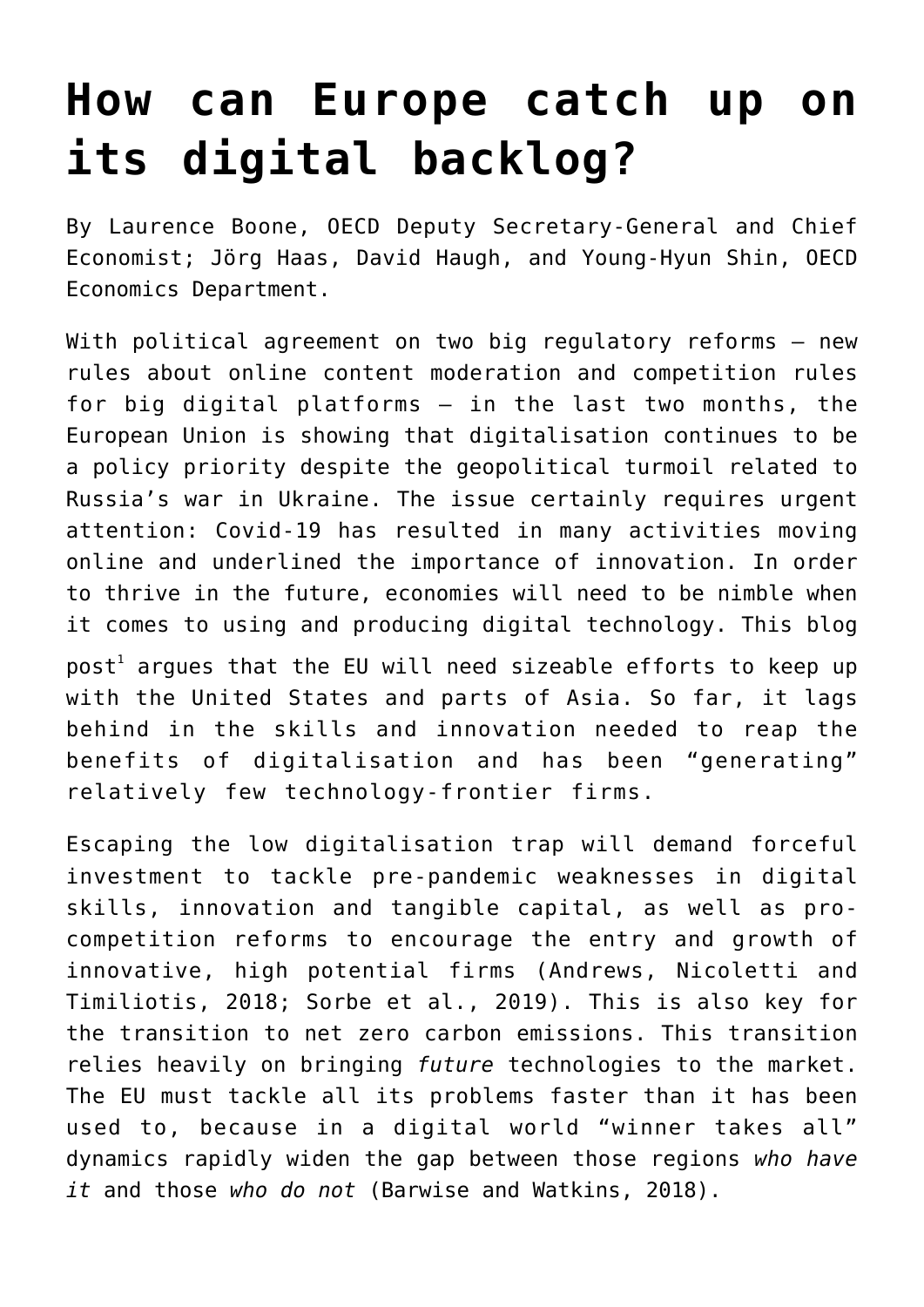## **Boosting skills and attracting skilled workers**

Many Europeans lack the skills necessary to succeed in a rapidly digitalising economy. The OECD *Survey of Adult Skills* shows 43% of the respondents in participating EU countries having a very low proficiency in the category "problem solving in technology-rich environments" (Figure 1, Panel A), meaning they could not perform simple digital tasks. While the EU shares this challenge with other OECD economies, including the United States, it compares unfavourably in terms of education outcomes. The share of top performers in maths and science is low, especially compared to Asian economies like Korea, but also Canada and Switzerland (Figure 1, Panel B). These deficits in the scientific education system risk making it harder for the next generation of Europeans to find well-paid and highly productive employment opportunities.



### **Figure 1. Many Europeans lack digital skills**

Note: Panel A: Very low or no ICT skills refers to level 1 or lower proficiency in problem solving in technology-rich environments. EU is the unweighted average of the following EU member states: AUT, CZE, DNK, EST, FIN, DEU, GRC, HUN, IRL, LTU, NLD, POL, SVK, SVN, SWE. Panel B: Top performers refer to students who have achieved at least Level 2 in all three core domains and at Level 5 in mathematics and/or science. EU is the unweighted average of EU27 countries. \* Data did not meet the PISA technical standards but were accepted as largely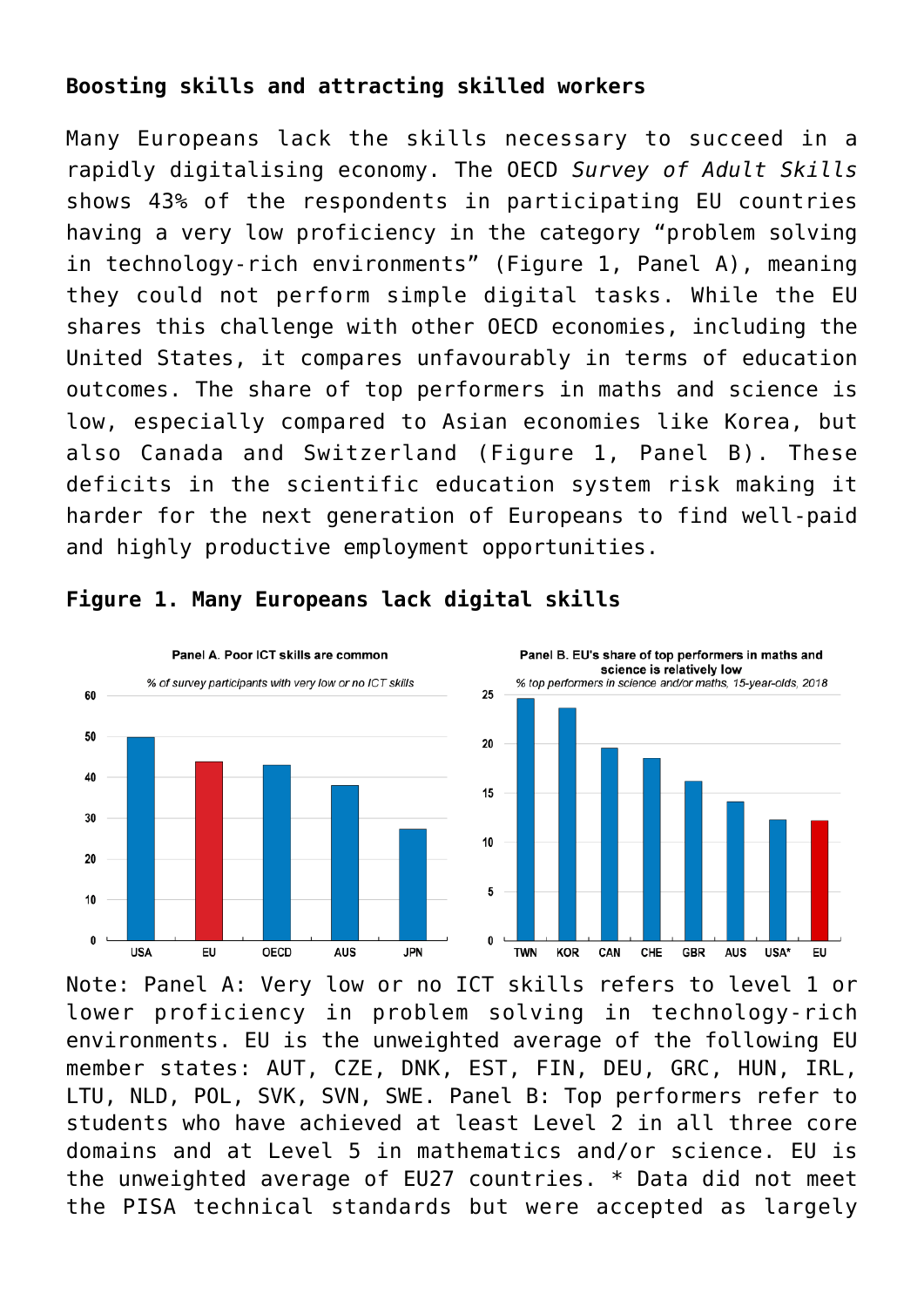comparable. TWN denotes Chinese Taipei. Source: Survey of Adult Skills (PIAAC) (2012, 2015, 2018), PISA 2018; and OECD calculations.

In addition, while the US makes up for lower skills attainment by attracting highly qualified people from abroad, the EU suffers net outflows of its scientific workforce. It is remarkable that the share of tertiary graduates in STEM is relatively high in the EU (Figure 2, Panel A), but there is a steady stream of scientific authors leaving the EU for countries that offer higher wages or better working conditions, such as Australia, Switzerland, or the United States (Figure 2, Panel B).



#### **Figure 2. The EU struggles to retain talent**

Note: Panel A: STEM refers to natural sciences, mathematics and statistics, ICT, engineering and engineering trades. Tertiary education refers to education levels of short-cycle tertiary education, bachelor's or equivalent level and master's or equivalent level. EU refers to the 22 EU members that are also members of the OECD. Panel B: EU refers to the 27 member states of the EU.

Source: OECD Education at a Glance, OECD Science, Technology and Industry Scoreboard; and OECD calculations.

**The EU performs poorly in digital innovation**

Beyond the human capital factor, the EU is lagging behind in the global race for technological leadership. Today's tech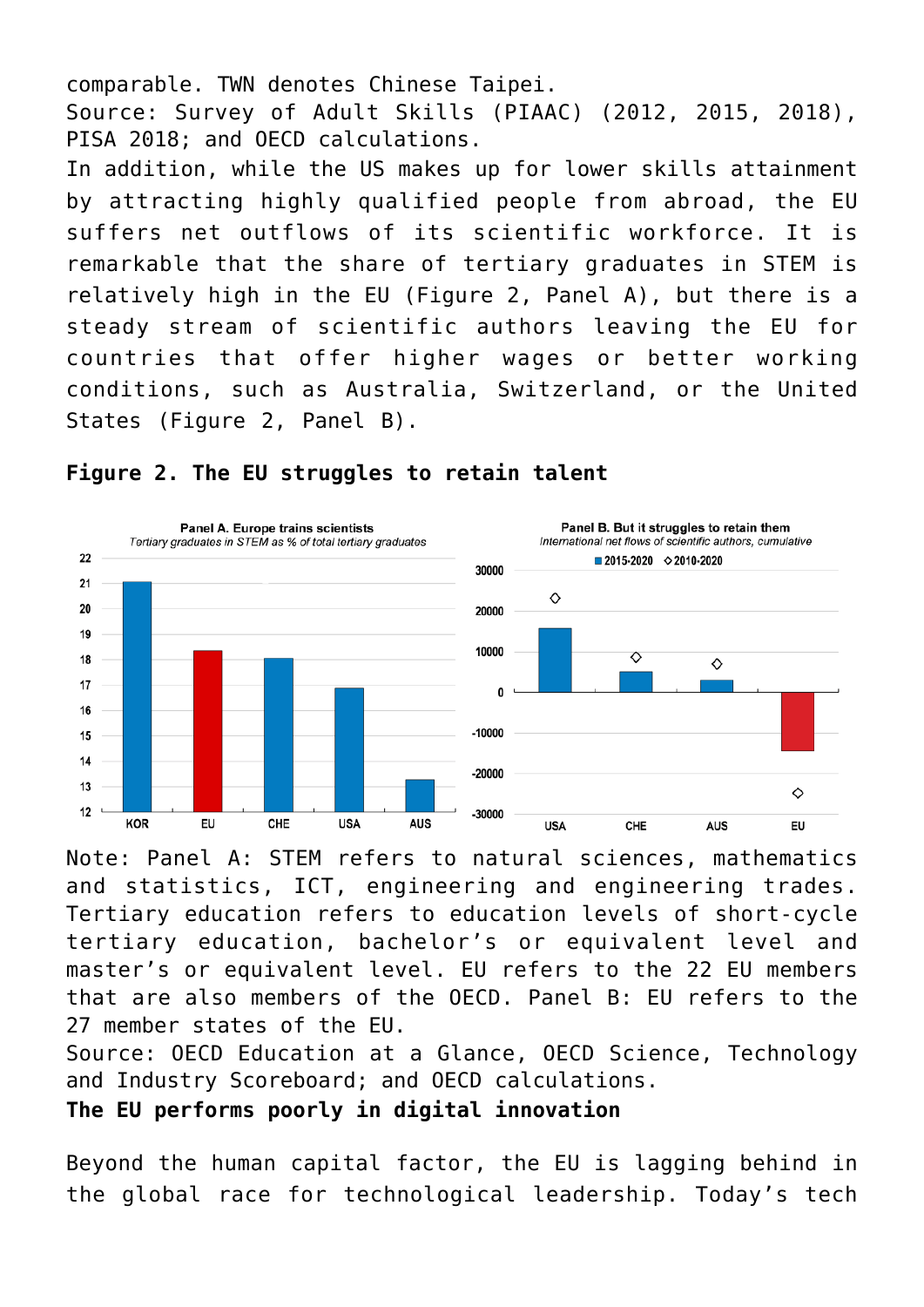giants, including Apple, Facebook, Google, Alibaba or Tencent, are dominated by the US and China. Of the 100 largest global tech firms by market capitalisation, the share of European tech companies amounts to only 6%, while the share for the US alone represents 75%, and for the US and Asia combined 93% (Figure 3).





Panel B. The US alone accounts for more than 70% of top global tech firms %, share of market capitalisation of the top 100 global tech firms



Note: The market value is the average of January 2022 and converted to million USD. Technology firms refer to firms that fall under the category of Computer Services, Internet, Software, Computer Hardware, Electronic Office Equipment, Semiconductors and Telecommunications Equipment. Panel B: TWN denotes Chinese Taipei.

Source: DataStream Global Equity Index and OECD calculations Insufficient digital investment and research and development (R&D) are at the heart of the issue. European businesses invest significantly less in the tech industry than the United States or Asian economies like China or Korea (Figure 4, Panel A) – and the EU falls behind on important innovation output indicators such as information and communications technology (ICT) patents (Figure 4, Panel B). Bridging this digital investment gap and lack of R&D will be essential to allow the EU to boost innovation, productivity growth and avoid falling behind the curve on the technology front.

**Figure 4. Europe needs to pick up digital investment and**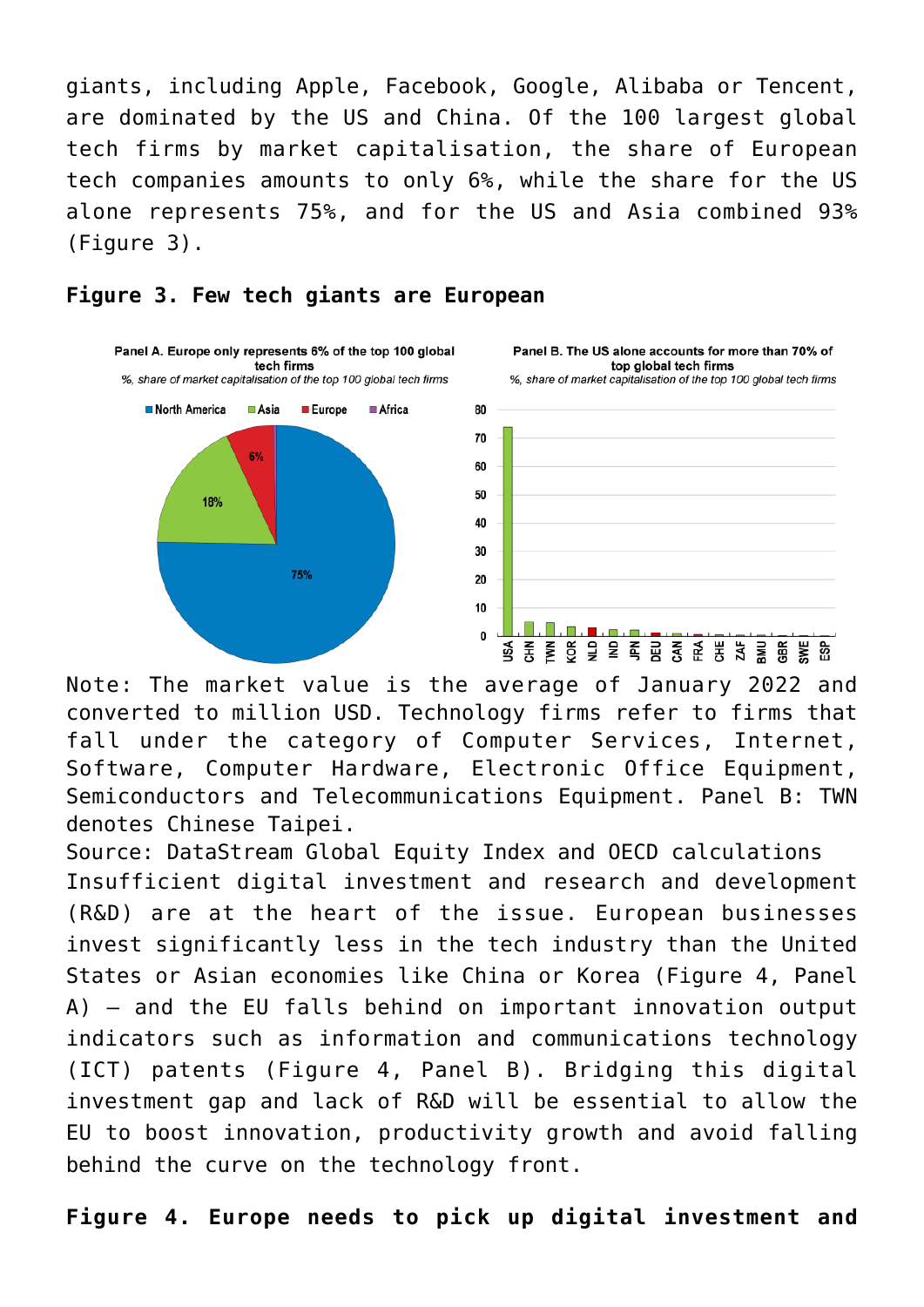#### **research**



Panel A. European digital business investment is low Panel B. Considering its size, the EU lags behind on

Source: OECD Science, Technology and Industry database. **A lack of innovation may also hamper the EU's climate ambition**

Insufficient investment in innovation, research, and skills also risks obstructing the transition to net-zero emissions (NZE) by 2050, which requires huge leaps in clean energy innovation and the widespread deployment of clean energy technologies.

The EU's high reliance on energy imports makes its energyintensive sectors particularly vulnerable to energy supply shocks and energy price rises, as witnessed during the pandemic and war. To secure reliable energy sources and deliver on its climate ambitions, EU economies will need to substantially ramp up clean energy investment and accelerate clean energy innovation (Figure 5, Panel A).

According to International Energy Agency (IEA) scenarios (International Energy Agency, 2021), many clean energy technologies needed to reach CO<sub>2</sub> emission reduction targets by 2030 already exist today. However, while some of these technologies are mature, meaning that they are established in the market, many still require increased commercialisation or a wider integration into the market to reach its full market potential (Figure 5, Panel B). In addition, the IEA estimates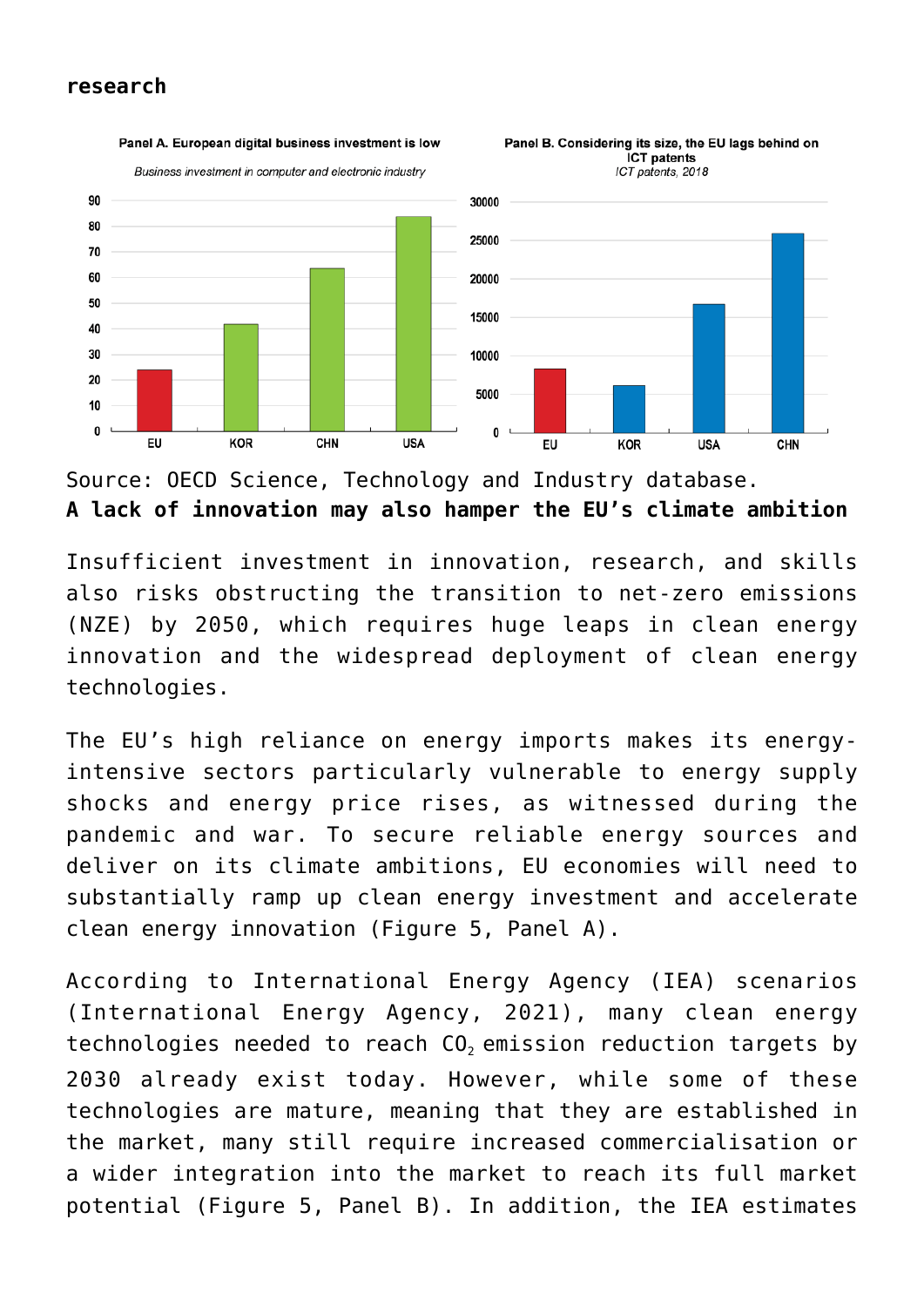that by 2050, almost 50% of the emission reductions needed will depend on technologies that are currently under development, i.e. at the demonstration or prototype stage (Figure 5, Panel B). This means that further effort in new technology development, as well as deployment will be needed, in addition to the required tripling of annual clean energy investment already by 2030. These will be essential to bringing new technologies to the market on time and reaching net zero emissions.





Note: Panel A: Total final consumption refers to the sum of the consumption in the end-use sectors and for non-energy use, excluding for own use of the energy producing industries, backflows from the petrochemical industry, international aviation bunkers and international marine bunkers. A negative rate indicates a net exporter of energy, while a dependency rate above 100 % means that energy products have been stocked. Panel B: shows global CO2 emissions changes by technology maturity category in the NZE by 2050.

Source: IEA World Energy Balances database; IEA (2021), "Net Zero by 2050"; and OECD calculations.

**Increasing tangible investment in the EU**

All of the above suggests that only a significant investment effort will be able to achieve the EU's laudable ambitions, the twin objective of faster digitalisation and a smooth path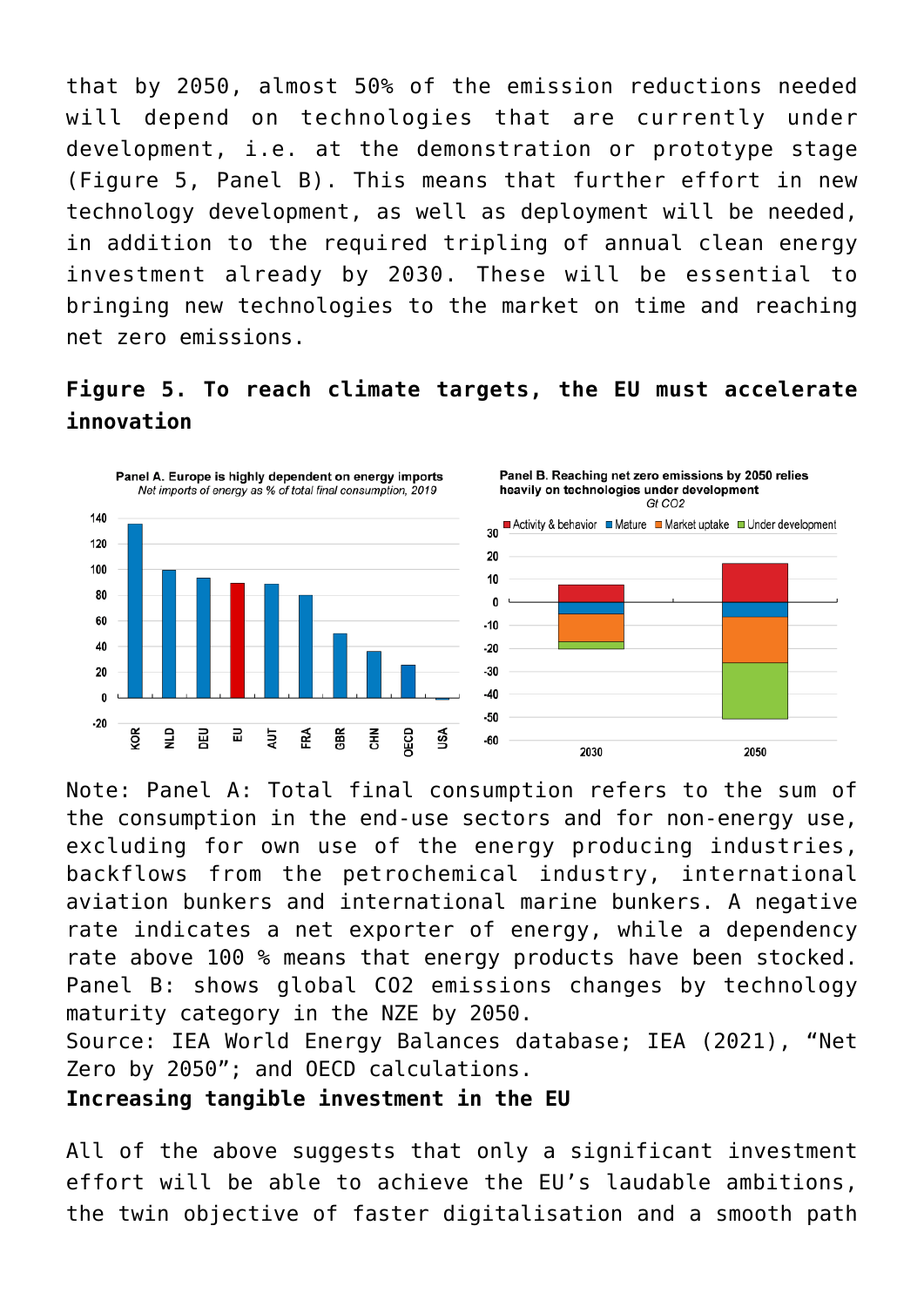to net zero. Both public and private capital will have to play an important role in delivering the large amounts of investment needed to make the digital and green transformations a success. The EU should be commended for avoiding the mistakes of the Global Financial Crisis, when public investment spending was cut drastically in an attempt to consolidate government budgets. It activated the Stability and Growth Pact's escape clause and set up the Recovery and Resilience Facility. With the support of accommodative monetary policy, these measures allowed governments to use fiscal policy to start addressing structural problems and even countries that were hit hard by COVID-19 could increase their productive spending. After a long weakness, public investment in the euro area surged during the pandemic and is now above 2007 levels in volume terms and catching up with the United States (Figure 6, Panel A).





Note: Euro area refers to the 17 members of the euro area that are also members of the OECD.

Source: Economic Outlook 110 database; and OECD calculations. However, while public investment can crowd in private capital, it accounts for less than a sixth of overall investment. Overall investment has been affected more severely by the pandemic, and has only recently reached pre-GFC levels (Figure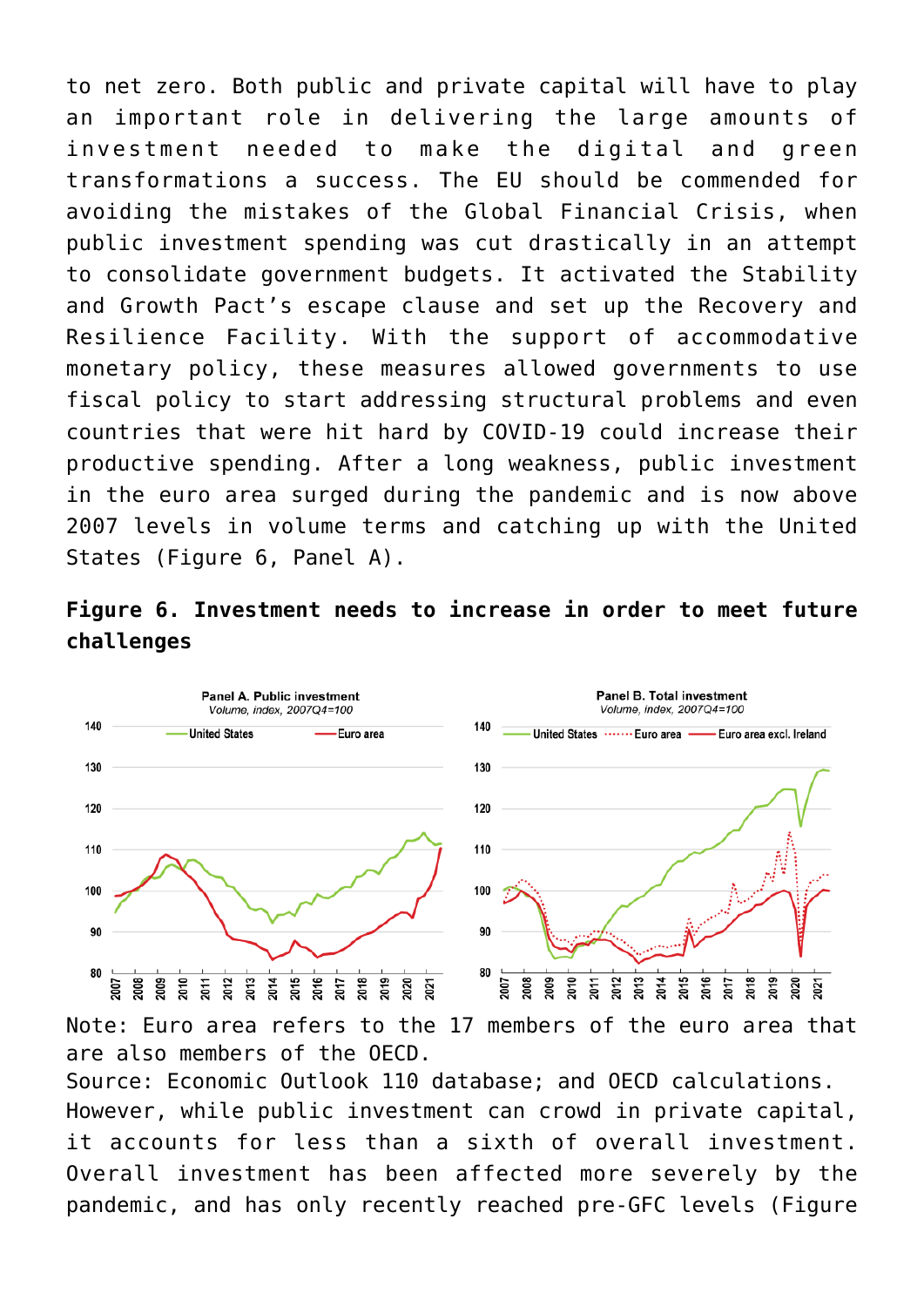6, Panel B). This is inconsistent with the aspiration to accelerate digitalisation and ultimately increase productivity. In addition, the composition of investment will have to change, with more focus on digital and green technologies for productivity, environmental and security reasons.

A combination of national and EU policies will have to be deployed, including:

- structural policies at the level of member states to improve their attractiveness as destinations for investment and talent
- redoubling EU efforts to deepen the capital markets union to enhance return on private investment
- better EU and national fiscal frameworks to support investment over the short, medium and longer term.

#### **References**

Andrews, D., G. Nicoletti and C. Timiliotis (2018), "Digital technology diffusion: A matter of capabilities, incentives or both?"*, OECD Economics Department Working Papers*, No. 1476, OECD Publishing, Paris, <https://dx.doi.org/10.1787/7c542c16-en.>

Barwise, P. and L. Watkins (2018), *The evolution of digital dominance: how and why we got to GAFA*, Oxford University Press, New York, NY.<https://doi.org/10.35065/pub.00000914>

International Energy Agency (2021), *Net Zero by 2050*, IEA, <https://www.iea.org/reports/net-zero-by-2050>.

Sorbe, S. et al. (2019), "Digital Dividend: Policies to Harness the Productivity Potential of Digital Technologies"*, OECD Economic Policy Papers*, No. 26, OECD Publishing, Paris, <https://dx.doi.org/10.1787/273176bc-en>.